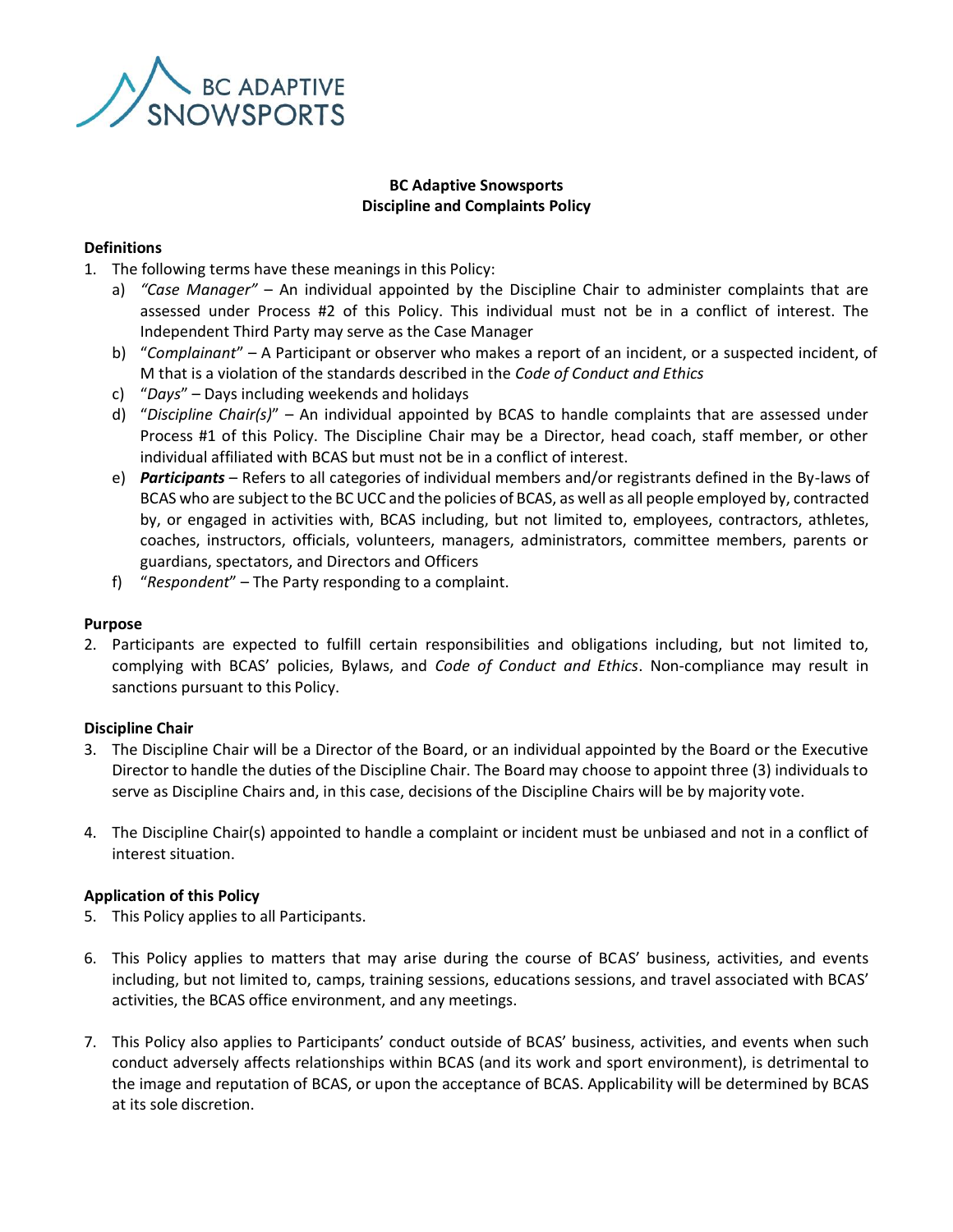

- 8. This Policy does not prevent immediate discipline or sanction from being applied as reasonably required.
- 9. An employee of BCAS who is a Respondent will be subject to appropriate disciplinary action. Violations may result in a warning, reprimand, restrictions, suspension, or other disciplinary actions up to and including termination of employment.

#### **Process**

- 10. Any Participant or observer may report an incident or complaint to the Discipline Chair in writing, within fourteen (14) days of the alleged incident, although this timeline can be waived or extended at the Discipline Chair's discretion. At BCAS' discretion, BCAS may act as the Complainant and initiate the complaint process under the terms of this Policy. In such cases, BCAS will identify an individual to represent BCAS.
- 11. Upon receipt of a complaint, the Discipline Chair has discretion to choose which process should be followed, and may use the following examples as a general guideline:
	- a) Process #1 the Complaint alleges the following incidents:
		- i. Disrespectful, abusive, racist, or sexist comments or behaviour
		- ii. Disrespectful conduct
		- iii. Minor incidents of violence (e.g., tripping, pushing, elbowing)
		- iv. Conduct contrary to the values of BCAS
		- v. Non-compliance with BCAS' policies or procedures
		- *vi.* Minor violations of the BCAS' *Code of Conduct and Ethics*
	- b) Process #2 the Complaint alleges the following incidents:
		- i. Repeated minor incidents
		- ii. Any incident of hazing
		- iii. Behaviour that constitutes harassment, sexual harassment, or sexual misconduct
		- iv. Major incidents of violence (e.g., fighting, attacking)
		- v. Pranks, jokes, or other activities that endanger the safety ofothers
		- vi. Conduct that intentionally damages BCAS' image, credibility, or reputation
		- vii. Consistent disregard for BCAS' bylaws, policies, or procedures
		- *viii.* Major or repeated violations of BCAS' *Code of Conduct and Ethics*
		- ix. Intentionally damaging BCAS property or improperly handling BCAS monies
		- x. Abusive use of alcohol, any use or possession of alcohol by minors, or use or possession of illicit drugs and narcotics
		- xi. A conviction for any *Criminal Code* offense
		- xii. Any possession or use of banned performance enhancing drugs or methods

# **Process #1: Handled by Discipline Chair**

# *Sanctions*

- 12. Following the determination that the complaint or incident should be handled under Process #1, the Discipline Chair will review the submissions related to the complaint or incident and determine one or more of the following sanctions:
	- a) Verbal or written reprimand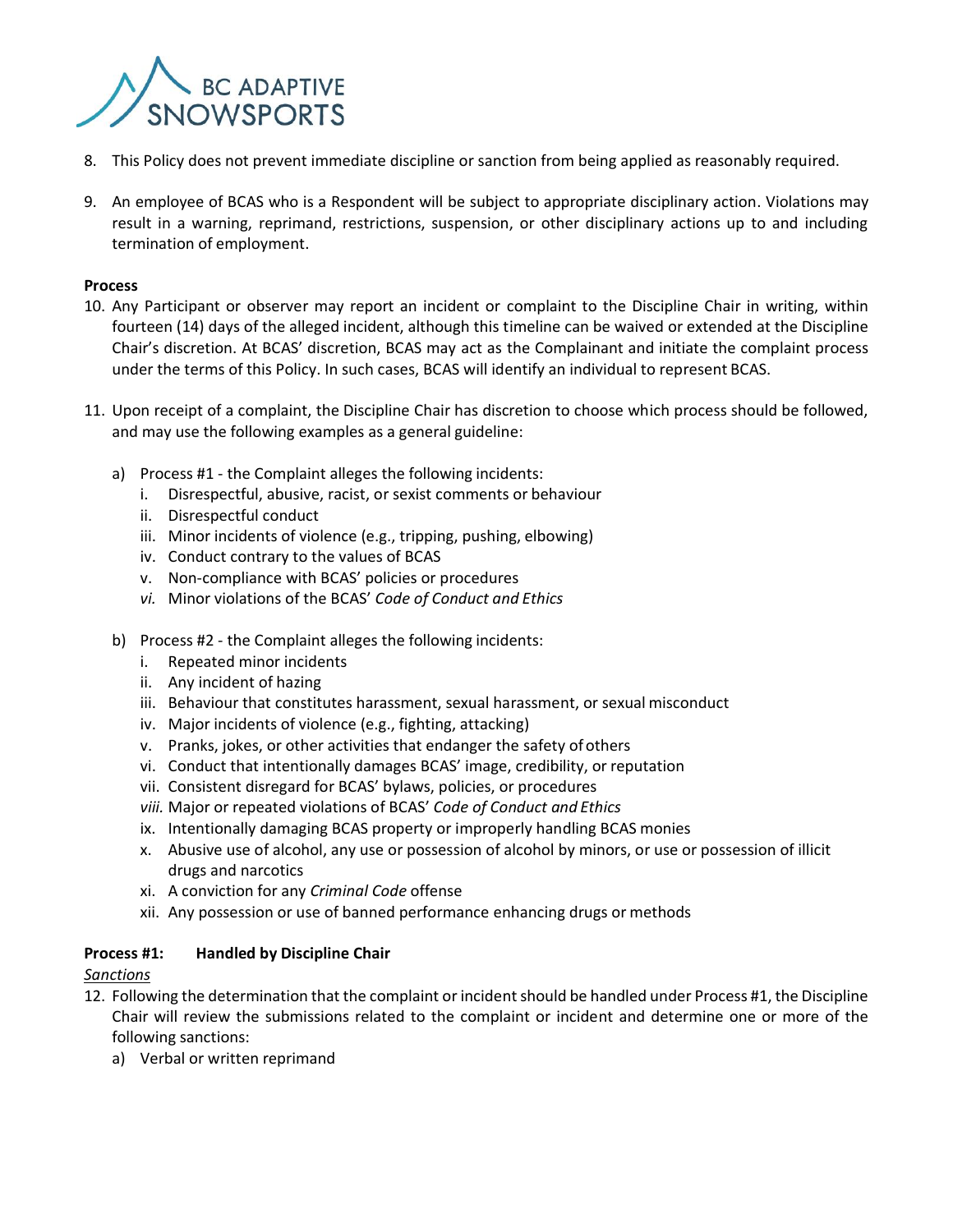

- b) Verbal or written apology
- c) Service or other contribution to BCAS
- d) Removal of certain privileges
- e) Suspension from certain events, and/or activities
- f) Suspension from all BCAS activities for a designated period of time
- g) Any other sanction considered appropriate for the offense
- 13. The Discipline Chair will inform the Respondent of the sanction, which will take effectimmediately.
- 14. Records of all sanctions will be maintained by BCAS.

# *Request for Reconsideration*

- 15. The sanction may not be appealed until the completion of a request for reconsideration. However, the Respondent may contest the sanction by submitting a Request for Reconsideration within four (4) days of receiving the sanction. In the Request for Reconsideration, the Respondent must indicate:
	- a) Why the sanction is inappropriate;
	- b) Summary of evidence that the Respondent will provide to support the Respondent's position; and
	- c) What penalty or sanction (if any) would be appropriate.
- 16. Upon receiving a Request for Reconsideration, the Discipline Chair may decide to accept or reject the Respondent's suggestion for an appropriate sanction.
- 17. Should the Discipline Chair accept the Respondent's suggestion for an appropriate sanction, that sanction will take effect immediately.
- 18. Should the Discipline Chair not accept the Respondent's suggestion for an appropriate sanction, the initial complaint or incident will be handled under Process #2 of this Policy.

# **Process #2: Handled by Case Manager**

# *Case Manager*

- 19. Following the determination that the complaint or incident should be handled under Process #2, BCAS will appoint a Case Manager to oversee management and administration of the complaint or incident. Such appointment is not appealable.
- 20. The Case Manager has a responsibility to:
	- a) Determine whether the complaint is frivolous and/or within the jurisdiction of this Policy
	- b) Appoint the Discipline Panel, if necessary
	- c) Coordinate all administrative aspects and set timelines
	- d) Provide administrative assistance and logistical support to the Discipline Panel as required
	- e) Provide any other service or support that may be necessary to ensure a fair and timely proceeding

# *Procedures*

- 21. If the Case Manager determines the complaint is:
	- a) Frivolous or outside the jurisdiction of this Policy, the complaint will be dismissed immediately
	- b) Not frivolous and within the jurisdiction of this Policy, the Case Manager will notify the Parties that the complaint is accepted and of the applicable next steps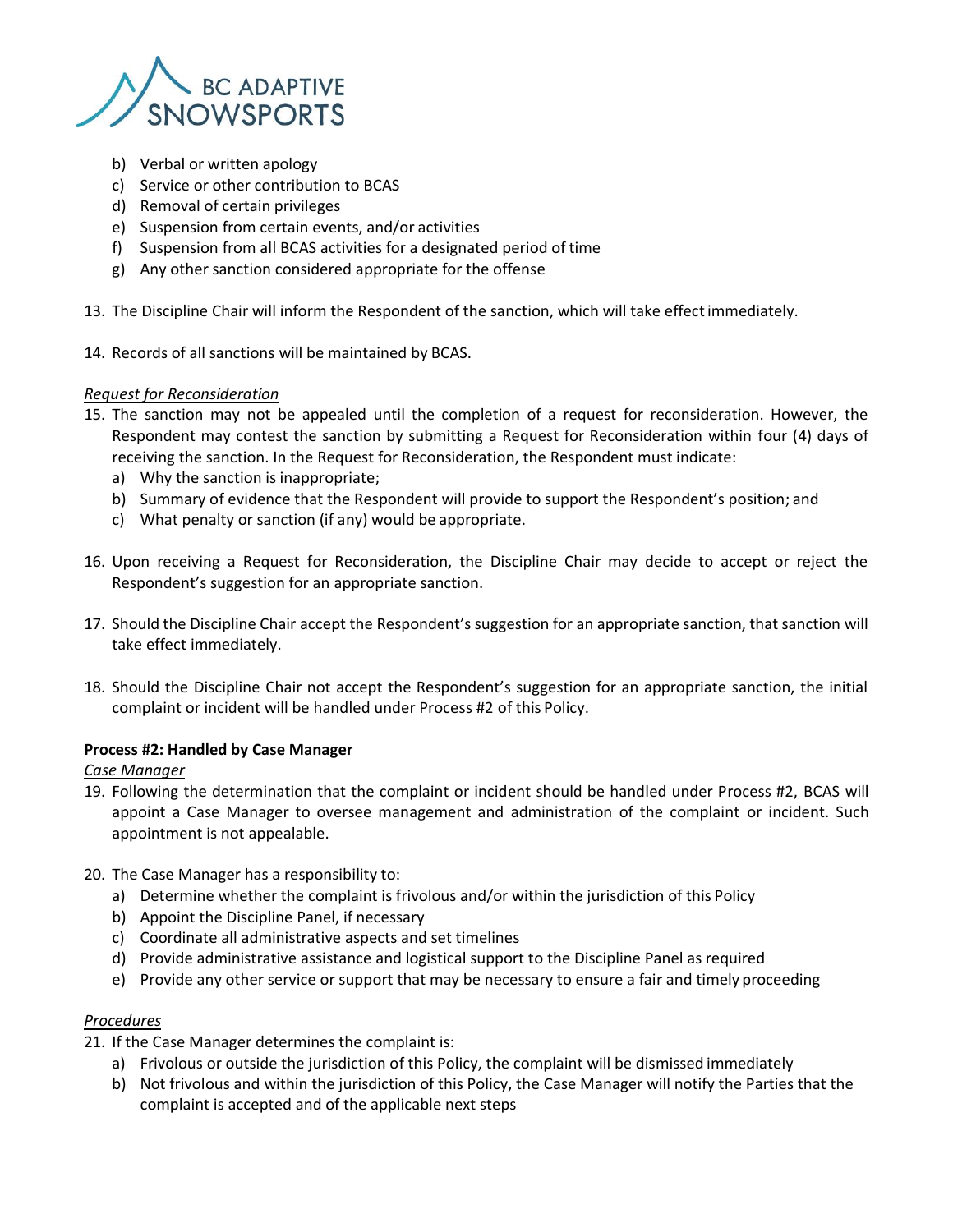

- 22. The Case Manager's decision to accept or dismiss the complaint may not be appealed
- 23. The Case Manager will establish and adhere to timelines that ensure procedural fairness and that the matter is heard in a timely fashion.
- 24. The Case Manager, in cooperation with the Discipline Panel, will then decide the format under which the complaint will be heard. This decision may not be appealed. The format of the hearing may be an oral inperson hearing, an oral hearing by telephone or other communication medium, a hearing based on a review of documentary evidence submitted in advance of the hearing, or a combination of these methods. The hearing will be governed by the procedures that the Case Manager and the Discipline Panel deem appropriate in the circumstances, provided that:
	- a) The Parties will be given appropriate notice of the day, time, and place of the hearing, in the case of an oral in-person hearing or an oral hearing by telephone or other communication medium
	- b) Copies of any written documents which the parties wish to have the Discipline Panel consider will be provided to all Parties, through the Case Manager, in advance of the hearing
	- c) The Parties may engage a representative, advisor, or legal counsel at their own expense
	- d) The Discipline Panel may request that any other individual participate and give evidence at the hearing
	- e) The Discipline Panel may allow as evidence at the hearing any oral evidence and document or thing relevant to the subject matter of the complaint, but may exclude such evidence that is unduly repetitious, and shall place such weight on the evidence as it deems appropriate
	- f) The decision will be by a majority vote of the Discipline Panel
- 25. If the Respondent acknowledges the facts of the incident, the Respondent may waive the hearing, in which case the Discipline Panel will determine the appropriate sanction. The Discipline Panel may still hold a hearing for the purpose of determining an appropriate sanction.
- 26. The hearing will proceed in any event, even if a Party chooses not to participate in the hearing.
- 27. In fulfilling its duties, the Discipline Panel may obtain independent advice.

# *Decision*

28. After hearing and/or reviewing the matter, the Discipline Panel will determine whether an infraction has occurred and, if so, the sanctions to be imposed. Within fourteen (14) days of the hearing's conclusion, the Discipline Panel's written decision, with reasons, will be distributed to all Parties, the Case Manager, and BCAS. In extraordinary circumstances, the Discipline Panel may first issue a verbal or summary decision soon after the hearing's conclusion, with the full written decision to be issued before the end of the fourteen (14) day period. The decision will be considered a matter of public record unless decided otherwise by the Discipline Panel.

# *Sanctions*

29. The Discipline Panel may apply the following disciplinary sanctions, singularly or in combination:

- a) Verbal or written reprimand
- b) Verbal or written apology
- c) Service or other contribution to BCAS
- d) Removal of certain privileges